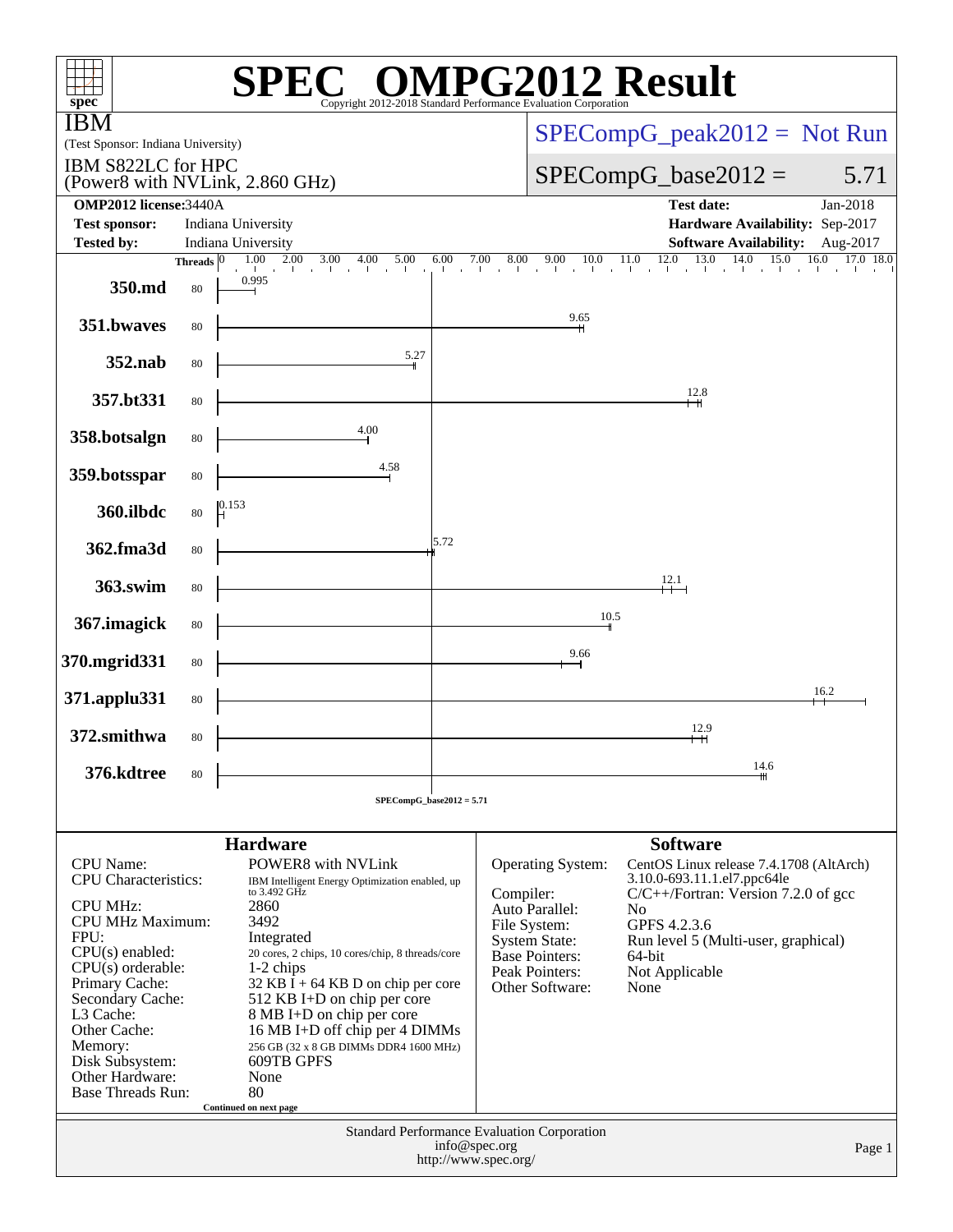| $spec^*$                                              |    |                                |                |                        |                | <b>SPEC OMPG2012 Result</b><br>Copyright 2012-2018 Standard Performance Evaluation Corporation |                |  |  |       |                               |              |                                 |              |
|-------------------------------------------------------|----|--------------------------------|----------------|------------------------|----------------|------------------------------------------------------------------------------------------------|----------------|--|--|-------|-------------------------------|--------------|---------------------------------|--------------|
| <b>IBM</b>                                            |    |                                |                |                        |                |                                                                                                |                |  |  |       |                               |              | $SPECompG_peak2012 = Not Run$   |              |
| (Test Sponsor: Indiana University)                    |    |                                |                |                        |                |                                                                                                |                |  |  |       |                               |              |                                 |              |
| IBM S822LC for HPC<br>(Power8 with NVLink, 2.860 GHz) |    |                                |                |                        |                |                                                                                                |                |  |  |       | $SPECompG_base2012 =$         |              |                                 | 5.71         |
| <b>OMP2012 license: 3440A</b>                         |    |                                |                |                        |                |                                                                                                |                |  |  |       | <b>Test date:</b>             |              |                                 | Jan-2018     |
| <b>Test sponsor:</b>                                  |    | Indiana University             |                |                        |                |                                                                                                |                |  |  |       |                               |              | Hardware Availability: Sep-2017 |              |
| <b>Tested by:</b>                                     |    | Indiana University             |                |                        |                |                                                                                                |                |  |  |       | <b>Software Availability:</b> |              |                                 | Aug-2017     |
| Minimum Peak Threads:<br><b>Maximum Peak Threads:</b> |    | $-$<br>$-$                     |                |                        |                |                                                                                                |                |  |  |       |                               |              |                                 |              |
|                                                       |    |                                |                |                        |                | <b>Results Table</b>                                                                           |                |  |  |       |                               |              |                                 |              |
|                                                       |    | <b>Base</b><br>Threads Seconds |                |                        |                | <b>Peak</b><br><b>Threads Seconds</b>                                                          |                |  |  |       |                               |              |                                 |              |
| <b>Benchmark</b><br>350.md                            | 80 | 4652                           | Ratio<br>0.995 | <b>Seconds</b><br>4650 | Ratio<br>0.996 | <b>Seconds</b><br>4651                                                                         | Ratio<br>0.995 |  |  | Ratio | <b>Seconds</b>                | <b>Ratio</b> | <b>Seconds</b>                  | <b>Ratio</b> |
| 351.bwayes                                            | 80 | 469                            | 9.65           | 464                    | 9.76           | 470                                                                                            | 9.64           |  |  |       |                               |              |                                 |              |
| $352$ .nab                                            | 80 | 738                            | 5.27           | 738                    | 5.27           | 745                                                                                            | 5.22           |  |  |       |                               |              |                                 |              |
| 357.bt331                                             | 80 | 368                            | 12.9           | 371                    | 12.8           | 378                                                                                            | 12.5           |  |  |       |                               |              |                                 |              |
| 358.botsalgn                                          | 80 | 1087                           | 4.00           | 1086                   | 4.00           | 1086                                                                                           | 4.01           |  |  |       |                               |              |                                 |              |
| 359.botsspar                                          | 80 | 1145                           | 4.59           | 1146                   | 4.58           | 1146                                                                                           | 4.58           |  |  |       |                               |              |                                 |              |
| $360$ , ilbdc                                         | 80 | 23221                          | 0.153          | 23215                  | 0.153          | 23208                                                                                          | 0.153          |  |  |       |                               |              |                                 |              |
| 362.fma3d                                             | 80 | 678                            | 5.60           | 659                    | 5.77           | 664                                                                                            | 5.72           |  |  |       |                               |              |                                 |              |
| $363$ .swim                                           | 80 | 362                            | 12.5           | 382                    | 11.9           | 374                                                                                            | 12.1           |  |  |       |                               |              |                                 |              |
| 367.imagick                                           | 80 | 671                            | 10.5           | 674                    | 10.4           | 671                                                                                            | 10.5           |  |  |       |                               |              |                                 |              |
| 370.mgrid331                                          | 80 | 457                            | 9.66           | 483                    | 9.16           | 456                                                                                            | 9.70           |  |  |       |                               |              |                                 |              |
| 371.applu331                                          | 80 | 375                            | 16.2           | 381                    | 15.9           | 351                                                                                            | 17.3           |  |  |       |                               |              |                                 |              |
| 372.smithwa                                           | 80 | 415                            | 12.9           | 424                    | 12.7           | 411                                                                                            | 13.0           |  |  |       |                               |              |                                 |              |

Results appear in the [order in which they were run.](http://www.spec.org/auto/omp2012/Docs/result-fields.html#RunOrder) Bold underlined text [indicates a median measurement.](http://www.spec.org/auto/omp2012/Docs/result-fields.html#Median)

### **[Platform Notes](http://www.spec.org/auto/omp2012/Docs/result-fields.html#PlatformNotes)**

 Sysinfo program /gpfs/homeb/padc/padc021/spec/omp2012-1.1-run/Docs/sysinfo Revision 563 of 2016-06-10 (097295389cf6073d8c3b03fa376740a5) running on juronc13.juron.dns.zone Sat Jan 20 17:07:18 2018

 This section contains SUT (System Under Test) info as seen by some common utilities. To remove or add to this section, see: <http://www.spec.org/omp2012/Docs/config.html#sysinfo>

[376.kdtree](http://www.spec.org/auto/omp2012/Docs/376.kdtree.html) | 80 **[309](http://www.spec.org/auto/omp2012/Docs/result-fields.html#Median) [14.6](http://www.spec.org/auto/omp2012/Docs/result-fields.html#Median)** 308 14.6 311 14.5

 From /proc/cpuinfo clock : 4023.000000MHz machine : PowerNV 8335-GTB model : 8335-GTB platform : PowerNV revision : 1.0 (pvr 004c 0100) cpu : POWER8NVL (raw), altivec supported \* \* 0 "physical id" tags found. Perhaps this is an older system, \* or a virtualized system. Not attempting to guess how to \* count chips/cores for this system. \* 160 "processors" cores, siblings (Caution: counting these is hw and system dependent. The Continued on next page

Standard Performance Evaluation Corporation [info@spec.org](mailto:info@spec.org) <http://www.spec.org/>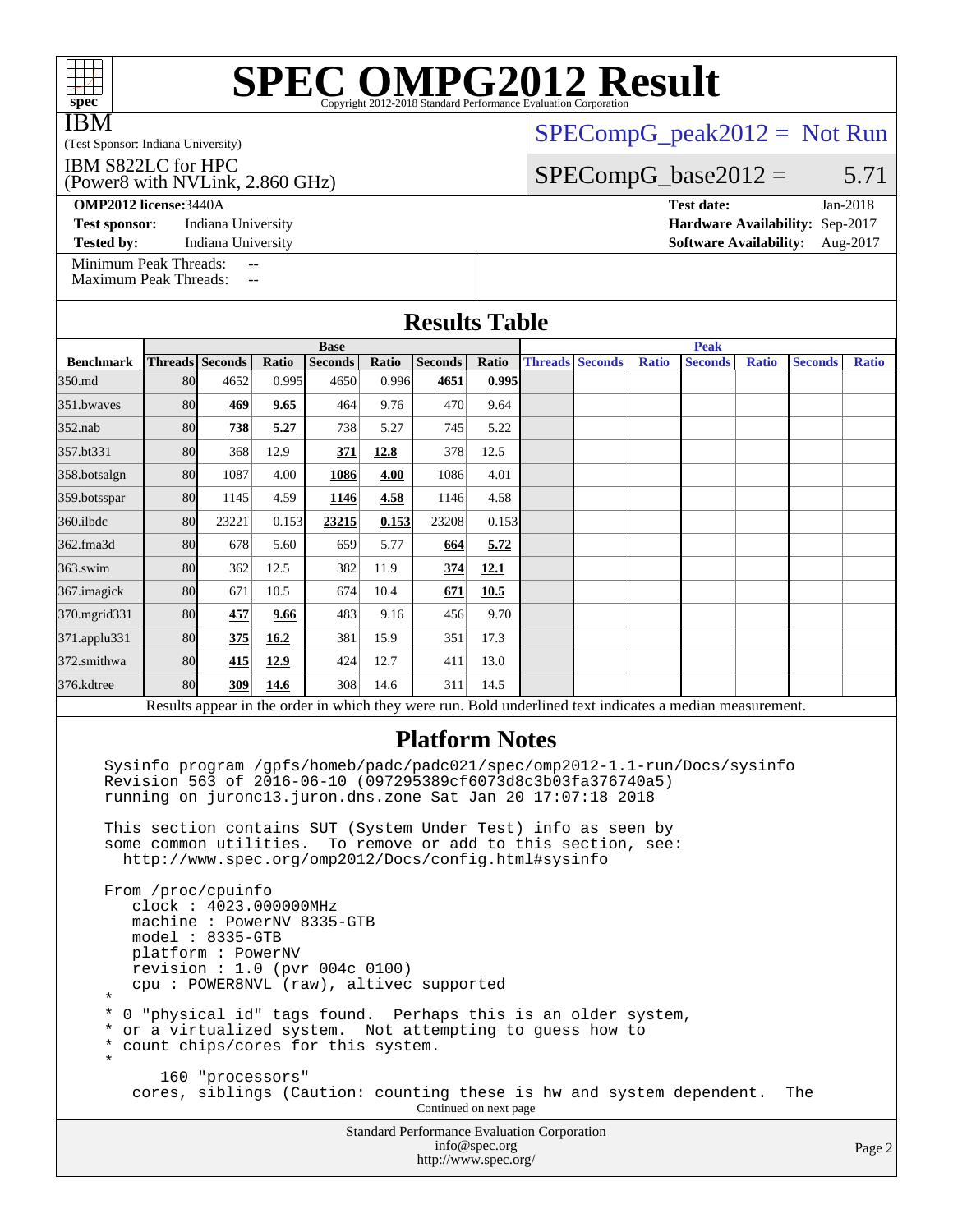

IBM

# **[SPEC OMPG2012 Result](http://www.spec.org/auto/omp2012/Docs/result-fields.html#SPECOMPG2012Result)**

(Test Sponsor: Indiana University)

 $SPECompG_peak2012 = Not Run$  $SPECompG_peak2012 = Not Run$ 

IBM S822LC for HPC

(Power8 with NVLink, 2.860 GHz)

 $SPECompG_base2012 = 5.71$  $SPECompG_base2012 = 5.71$ 

**[Test sponsor:](http://www.spec.org/auto/omp2012/Docs/result-fields.html#Testsponsor)** Indiana University **[Hardware Availability:](http://www.spec.org/auto/omp2012/Docs/result-fields.html#HardwareAvailability)** Sep-2017 **[Tested by:](http://www.spec.org/auto/omp2012/Docs/result-fields.html#Testedby)** Indiana University **[Software Availability:](http://www.spec.org/auto/omp2012/Docs/result-fields.html#SoftwareAvailability)** Aug-2017

**[OMP2012 license:](http://www.spec.org/auto/omp2012/Docs/result-fields.html#OMP2012license)**3440A **[Test date:](http://www.spec.org/auto/omp2012/Docs/result-fields.html#Testdate)** Jan-2018

### **[Platform Notes \(Continued\)](http://www.spec.org/auto/omp2012/Docs/result-fields.html#PlatformNotes)**

 following excerpts from /proc/cpuinfo might not be reliable. Use with caution.)

From /proc/meminfo<br>MemTotal: 267801664 kB HugePages\_Total: 0 Hugepagesize: 16384 kB

 From /etc/\*release\* /etc/\*version\* centos-release: CentOS Linux release 7.4.1708 (AltArch) centos-release-upstream: Derived from Red Hat Enterprise Linux 7.4 (Source) os-release: NAME="CentOS Linux" VERSION="7 (AltArch)" ID="centos" ID\_LIKE="rhel fedora" VERSION\_ID="7" PRETTY\_NAME="CentOS Linux 7 (AltArch)" ANSI\_COLOR="0;31" CPE\_NAME="cpe:/o:centos:centos:7" redhat-release: CentOS Linux release 7.4.1708 (AltArch) system-release: CentOS Linux release 7.4.1708 (AltArch) system-release-cpe: cpe:/o:centos:centos:7 uname -a: Linux juronc13.juron.dns.zone 3.10.0-693.11.1.el7.ppc64le #1 SMP Mon Dec 4 15:48:14 GMT 2017 ppc64le ppc64le ppc64le GNU/Linux run-level 5 Dec 15 13:40 SPEC is set to: /gpfs/homeb/padc/padc021/spec/omp2012-1.1-run Type Size Used Avail Use% Mounted on<br>gpfs 609T 578T 31T 95% /gpfs/homel homeb gpfs 609T 578T 31T 95% /gpfs/homeb

(End of data from sysinfo program)

### **[General Notes](http://www.spec.org/auto/omp2012/Docs/result-fields.html#GeneralNotes)**

Environment Variables: OMP\_STACKSIZE=1G ulimit -s unlimited

No: The test sponsor attests, as of date of publication, that CVE-2017-5754 (Meltdown) is mitigated in the system as tested and documented. No: The test sponsor attests, as of date of publication, that CVE-2017-5753 (Spectre variant 1) is mitigated in the system as tested and documented. No: The test sponsor attests, as of date of publication, that CVE-2017-5715 (Spectre variant 2) is mitigated in the system as tested and documented.

This benchmark result is intended to provide perspective on

Continued on next page

Standard Performance Evaluation Corporation [info@spec.org](mailto:info@spec.org) <http://www.spec.org/>

Page 3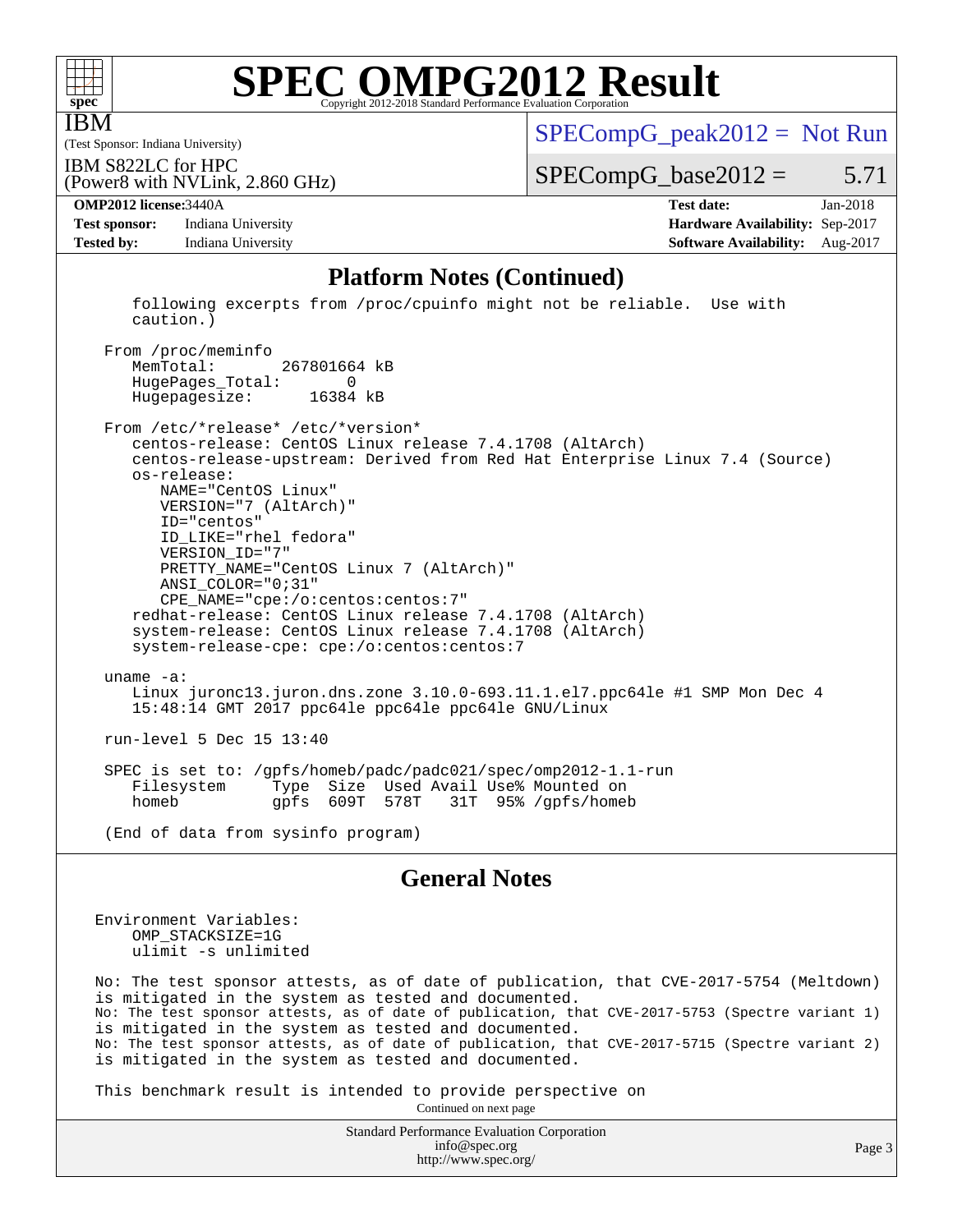

IBM

# **[SPEC OMPG2012 Result](http://www.spec.org/auto/omp2012/Docs/result-fields.html#SPECOMPG2012Result)**

(Test Sponsor: Indiana University)

 $SPECompG_peak2012 = Not Run$  $SPECompG_peak2012 = Not Run$ 

IBM S822LC for HPC

(Power8 with NVLink, 2.860 GHz)

 $SPECompG_base2012 = 5.71$  $SPECompG_base2012 = 5.71$ 

**[Test sponsor:](http://www.spec.org/auto/omp2012/Docs/result-fields.html#Testsponsor)** Indiana University **[Hardware Availability:](http://www.spec.org/auto/omp2012/Docs/result-fields.html#HardwareAvailability)** Sep-2017 **[Tested by:](http://www.spec.org/auto/omp2012/Docs/result-fields.html#Testedby)** Indiana University **[Software Availability:](http://www.spec.org/auto/omp2012/Docs/result-fields.html#SoftwareAvailability)** Aug-2017

**[OMP2012 license:](http://www.spec.org/auto/omp2012/Docs/result-fields.html#OMP2012license)**3440A **[Test date:](http://www.spec.org/auto/omp2012/Docs/result-fields.html#Testdate)** Jan-2018

## **[General Notes \(Continued\)](http://www.spec.org/auto/omp2012/Docs/result-fields.html#GeneralNotes)**

past performance using the historical hardware and/or software described on this result page.

The system as described on this result page was formerly generally available. At the time of this publication, it may not be shipping, and/or may not be supported, and/or may fail to meet other tests of General Availability described in the SPEC HPG Policy document, <http://www.spec.org/hpg/policy.html>

This measured result may not be representative of the result that would be measured were this benchmark run with hardware and software available as of the publication date.

## **[Base Compiler Invocation](http://www.spec.org/auto/omp2012/Docs/result-fields.html#BaseCompilerInvocation)**

[C benchmarks](http://www.spec.org/auto/omp2012/Docs/result-fields.html#Cbenchmarks): [gcc](http://www.spec.org/omp2012/results/res2018q2/omp2012-20180313-00139.flags.html#user_CCbase_gcc_e0d511356bd44120af49cc96c9dcf3b3)

[C++ benchmarks:](http://www.spec.org/auto/omp2012/Docs/result-fields.html#CXXbenchmarks)  $q++$ 

[Fortran benchmarks](http://www.spec.org/auto/omp2012/Docs/result-fields.html#Fortranbenchmarks): [gfortran](http://www.spec.org/omp2012/results/res2018q2/omp2012-20180313-00139.flags.html#user_FCbase_gfortran_a303edaa4a81c8aab35b1bda5c9ef7ba)

# **[Base Portability Flags](http://www.spec.org/auto/omp2012/Docs/result-fields.html#BasePortabilityFlags)**

350.md: [-ffree-form](http://www.spec.org/omp2012/results/res2018q2/omp2012-20180313-00139.flags.html#user_baseFPORTABILITY350_md_f-ffree-form) [-fno-range-check](http://www.spec.org/omp2012/results/res2018q2/omp2012-20180313-00139.flags.html#user_baseFPORTABILITY350_md_f-fno-range-check)

# **[Base Optimization Flags](http://www.spec.org/auto/omp2012/Docs/result-fields.html#BaseOptimizationFlags)**

[C benchmarks](http://www.spec.org/auto/omp2012/Docs/result-fields.html#Cbenchmarks):

[-Ofast](http://www.spec.org/omp2012/results/res2018q2/omp2012-20180313-00139.flags.html#user_CCbase_f-Ofast) [-fopenmp](http://www.spec.org/omp2012/results/res2018q2/omp2012-20180313-00139.flags.html#user_CCbase_f-fopenmp) [-fsigned-char](http://www.spec.org/omp2012/results/res2018q2/omp2012-20180313-00139.flags.html#user_CCbase_f-signed-char_ea072296ce3abda7ab095741e7c36064)

[C++ benchmarks:](http://www.spec.org/auto/omp2012/Docs/result-fields.html#CXXbenchmarks) [-Ofast](http://www.spec.org/omp2012/results/res2018q2/omp2012-20180313-00139.flags.html#user_CXXbase_f-Ofast) [-fopenmp](http://www.spec.org/omp2012/results/res2018q2/omp2012-20180313-00139.flags.html#user_CXXbase_f-fopenmp)

[Fortran benchmarks](http://www.spec.org/auto/omp2012/Docs/result-fields.html#Fortranbenchmarks): [-Ofast](http://www.spec.org/omp2012/results/res2018q2/omp2012-20180313-00139.flags.html#user_FCbase_f-Ofast) [-fopenmp](http://www.spec.org/omp2012/results/res2018q2/omp2012-20180313-00139.flags.html#user_FCbase_f-fopenmp)

The flags file that was used to format this result can be browsed at <http://www.spec.org/omp2012/flags/gcc-linux64.20180620.html>

> Standard Performance Evaluation Corporation [info@spec.org](mailto:info@spec.org) <http://www.spec.org/>